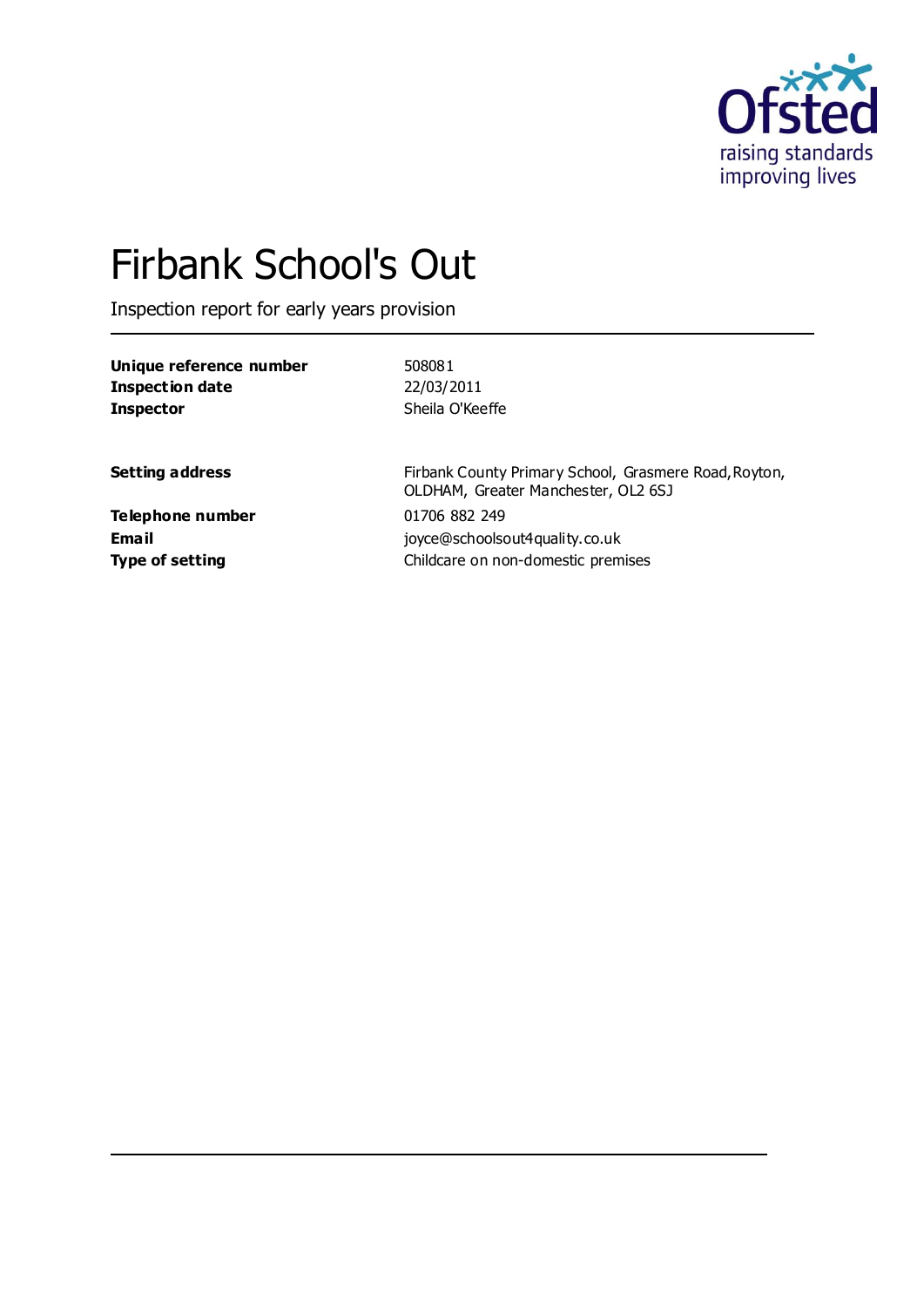The Office for Standards in Education, Children's Services and Skills (Ofsted) regulates and inspects to achieve excellence in the care of children and young people, and in education and skills for learners of all ages. It regulates and inspects childcare and children's social care, and inspects the Children and Family Court Advisory Support Service (Cafcass), schools, colleges, initial teacher training, work-based learning and skills training, adult and community learning, and education and training in prisons and other secure establishments. It assesses council children's services, and inspects services for looked after children, safeguarding and child protection.

If you would like a copy of this document in a different format, such as large print or Braille, please telephone 0300 123 1231, or email enquiries@ofsted.gov.uk.

You may copy all or parts of this document for non-commercial educational purposes, as long as you give details of the source and date of publication and do not alter the information in any way.

T: 0300 123 1231 Textphone: 0161 618 8524 E: enquiries@ofsted.gov.uk W: [www.ofsted.gov.uk](http://www.ofsted.gov.uk/)

© Crown copyright 2011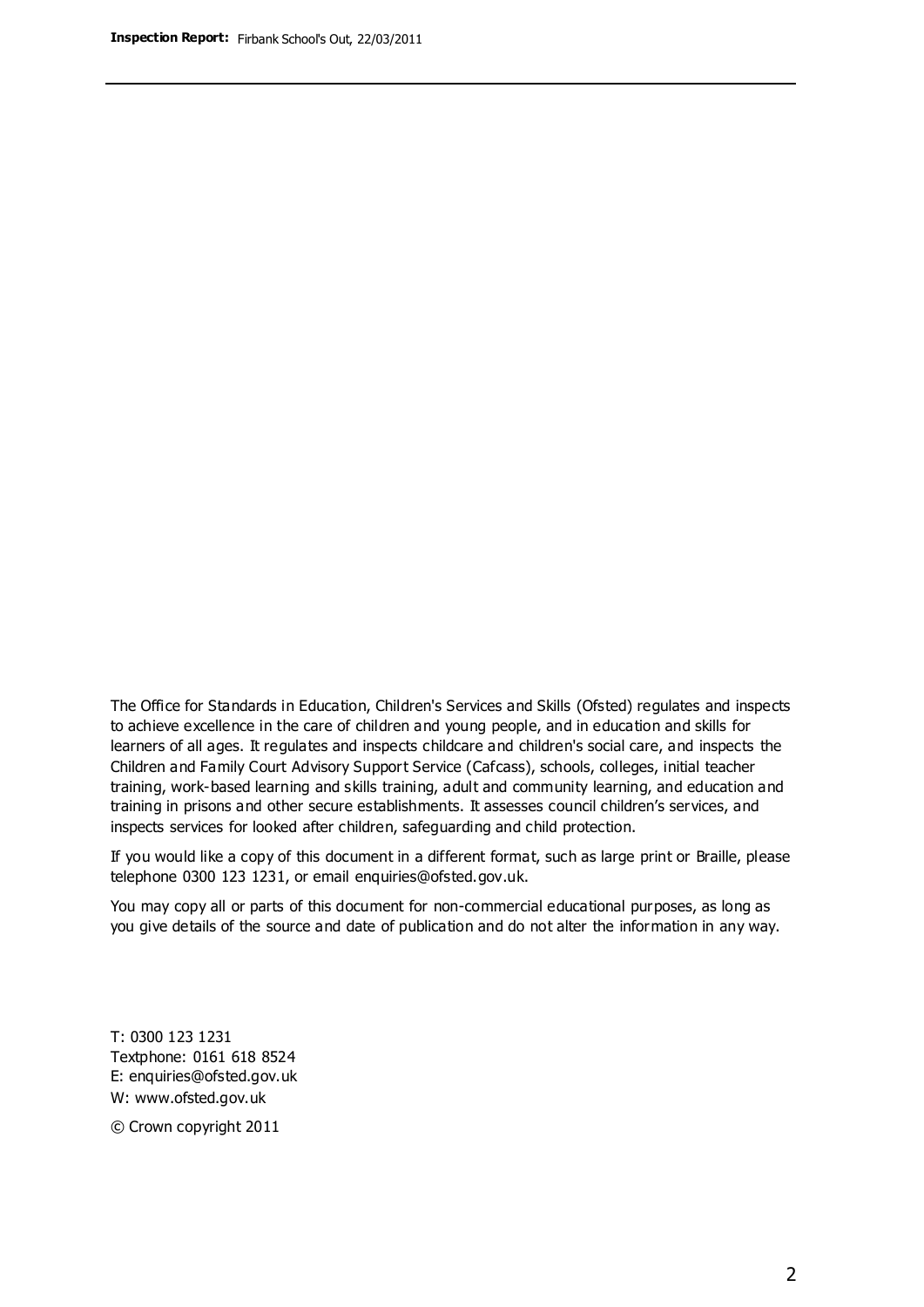### **Introduction**

This inspection was carried out by Ofsted under Sections 49 and 50 of the Childcare Act 2006 on the quality and standards of the registered early years provision. 'Early years provision' refers to provision regulated by Ofsted for children from birth to 31 August following their fifth birthday (the early years age group). The registered person must ensure that this provision complies with the statutory framework for children's learning, development and welfare, known as the *Early* Years Foundation Stage.

The provider must provide a copy of this report to all parents with children at the setting where reasonably practicable. The provider must provide a copy of the report to any other person who asks for one, but may charge a fee for this service (The Childcare (Inspection) Regulations 2008 regulations 9 and 10).

Children only attend this setting before and/or after the school day and/or during the school holidays. The judgements in this report reflect the quality of early years provision offered to children during those periods.

The setting also makes provision for children older than the early years age group which is registered on the voluntary and/or compulsory part(s) of the Childcare Register. This report does not include an evaluation of that provision, but a comment about compliance with the requirements of the Childcare Register is included in Annex B.

Please see our website for more information about each childcare provider. We publish inspection reports, conditions of registration and details of complaints we receive where we or the provider take action to meet the requirements of registration.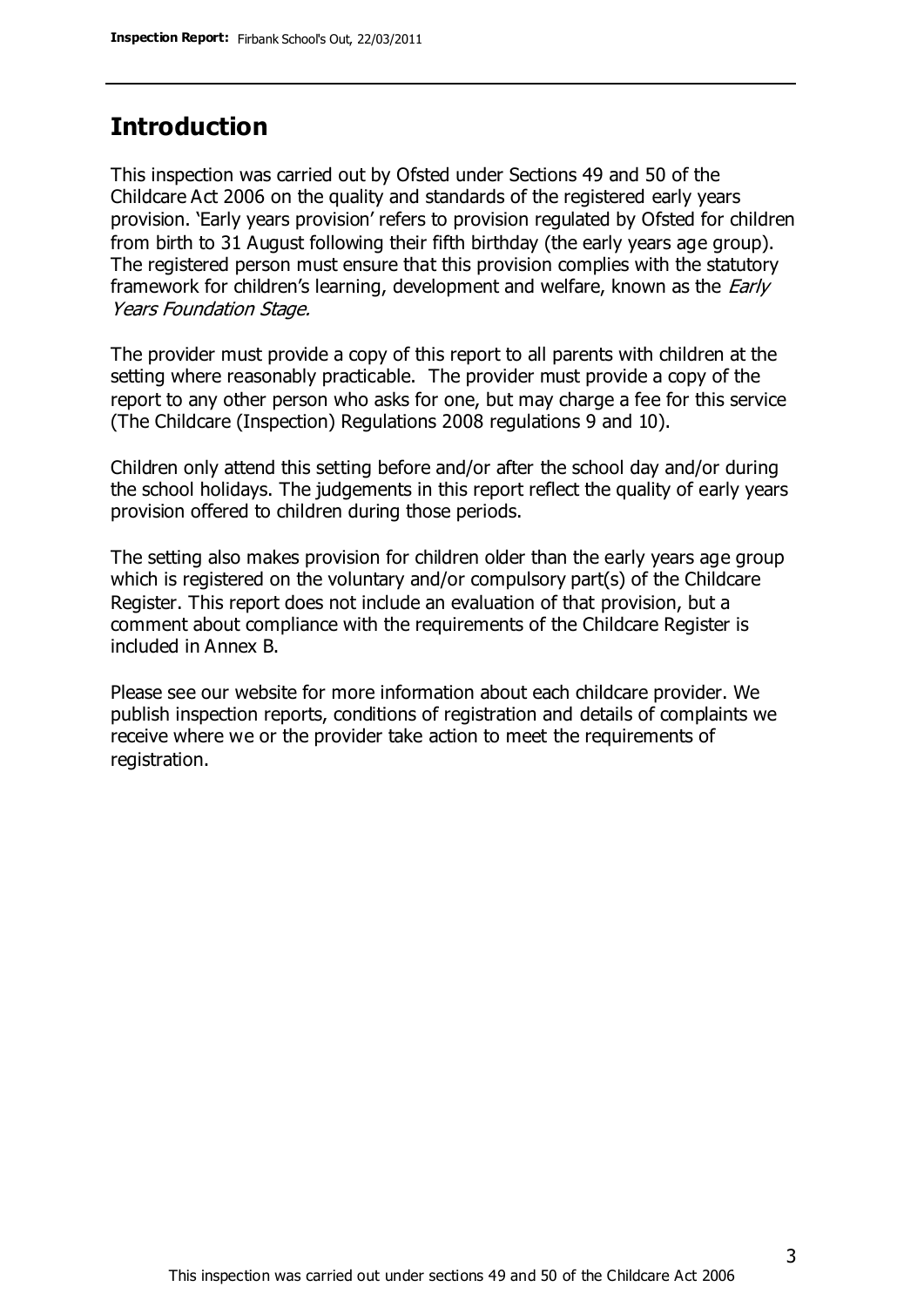## **Description of the setting**

Firbank School's Out is privately owned and managed. It was registered in 2000. It operates from a classroom within Fir Bank Primary School in Royton, near Oldham. There is a secure fully enclosed playground for children's outdoor play. A maximum of 30 children aged under eight may attend the setting at any one time. The setting currently takes children from three years of age and also offers care for children aged eight to 11 years of age. The setting operates Monday to Friday during term time from 7.30am to 9am and from 3pm to 5.30pm.

There are currently 34 children on roll. Of these, 13 are under eight years and of these six are within the early years age range. The setting supports children with special educational needs and/or disabilities. It is registered on the Early Years Register and the compulsory and voluntary parts of the Childcare Register.

There are three members of staff who work directly with the children, all of whom hold an appropriate qualification at level 3 in early years. The setting receives support from the host school and from the local authority.

## **The overall effectiveness of the early years provision**

Overall the quality of the provision is good.

Fir Bank School's Out provides a welcoming, caring, safe and inclusive environment where children can relax and have fun learning with their friends. Their individual needs are well met and they make good progress in their learning and development. Overall, the manager and staff are continually seeking ways to develop the provision and outcomes for children, demonstrating good capacity for continuous improvement. Partnership working with parents and carers is excellent. Staff have developed a good partnership with the host school and other early years professionals, which effectively supports children's individual needs.

## **What steps need to be taken to improve provision further?**

To further improve the early years provision the registered person should:

enhance the use of self-evaluation by fully involving all staff in identifying the setting's strengths and priorities for development.

## **The effectiveness of leadership and management of the early years provision**

Detailed safeguarding documentation and clear recruitment procedures are in place to ensure children are safe. Staff are vigilant and good arrangements are followed for children's registration on arrival and safe collection. The suitability of adults working with the children is checked and staff are appropriately qualified and regularly attend training to ensure their knowledge and skills are up to date.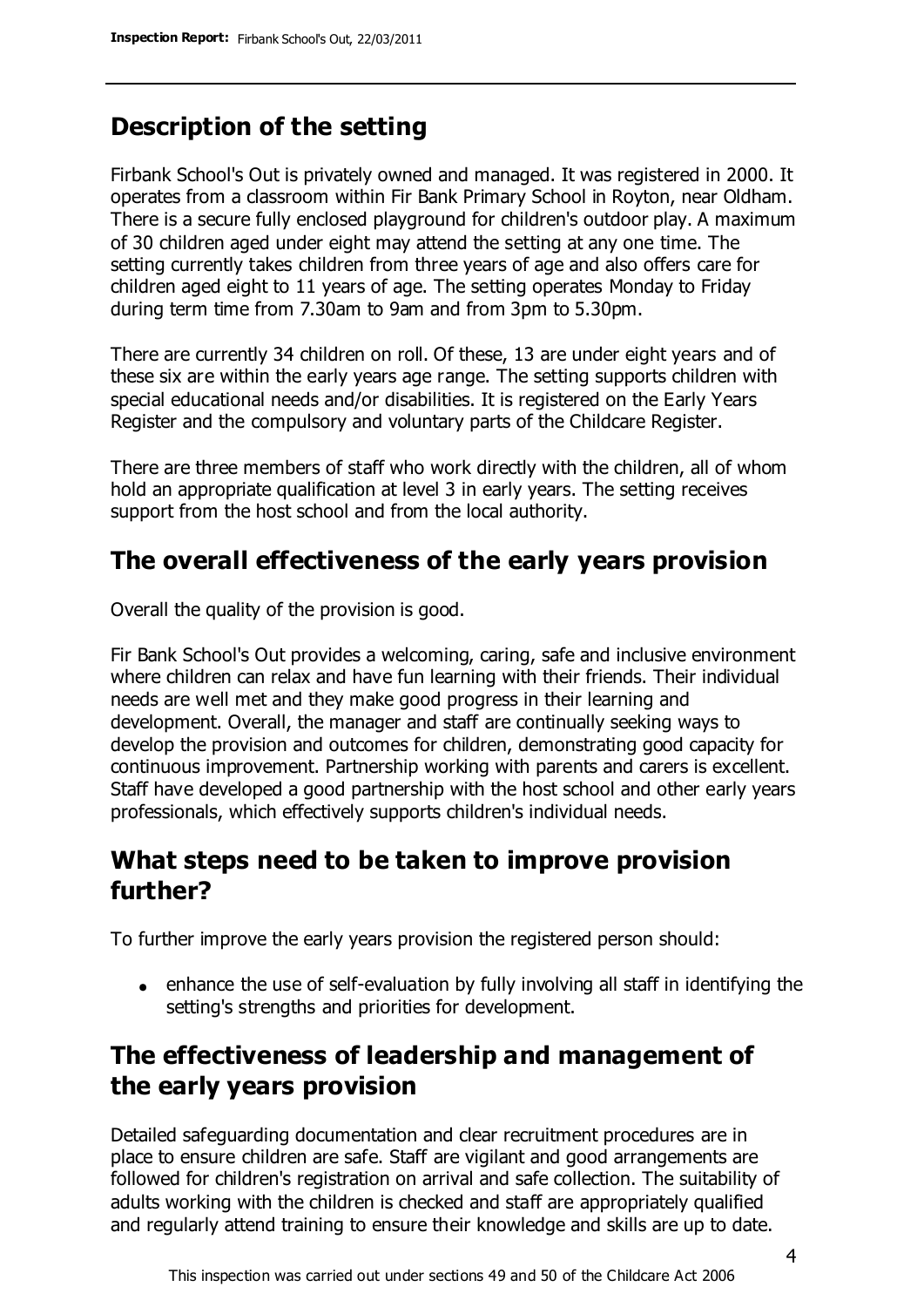Staff are secure in their knowledge of the setting's policies and procedures, enabling them to deal with any concerns that may arise about health and safety. Detailed risk assessments and premises checks, inside and outdoors, ensure the environment is clean and safe for children.

The clear routines, organisation and attention to children's individual needs ensure they are all included and share equal opportunities throughout the setting. Effective systems to share information with the host school, such as individual care, progress and achievements benefits the children, ensuring their needs are well met. This is particularly true for children with special educational needs and/or disabilities. Staff actively promote equality and diversity and ensure children are fully integrated.

Engagement with parents and carers is excellent. Comments made by parents are extremely positive and they express how much they value the setting and the enjoyment of their children. Detailed and regular parent questionnaires also support this. Communication is highly developed through daily conversations with staff, an extensive information area and through regular newsletters. This ensures parents and carers are extremely well informed. The setting is committed to embedding ambition and driving improvement. It demonstrates a good understanding of where the areas for improvement are and is committed to changes that will benefit the children who attend. Targets set are honest and realistic. However, whilst self-evaluation is good it does not yet fully include all staff on a regular basis in identifying areas for development in order to enhance the current successful practice. Staff do however work well as a team and regularly share information and observations of children to inform their planning.

## **The quality and standards of the early years provision and outcomes for children**

Children are very well cared for and make good progress in their learning and development. Staff routinely ask children about their interests and gather their opinions about future activities they would like to take part in, which forms the basis of the planning. Staff respond well to the needs and interests of the children and provide them with good opportunities to follow their own interests, which encourages independence. They promote language development through their good questioning and support with activities. The setting places strong emphasis on social, physical and creative skills through play but also ensures other areas of learning are addressed.

Children have an excellent awareness and understanding of healthy lifestyles. They enjoy an outstanding range of healthy snacks and wash their hands before eating and at other appropriate times. They have a garden area where they eagerly plant and grow vegetables and fruit. They take part in an extensive range of physical activities with a wide range of equipment which supports their well developed understanding of why they should keep themselves fit. Children can rest and relax in quiet areas and enjoy a wide range of books. The spaces are well planned with easy access to clearly labelled resources. For example, one group of children enjoy rolling out the road mat and playing with a range of vehicles whilst chatting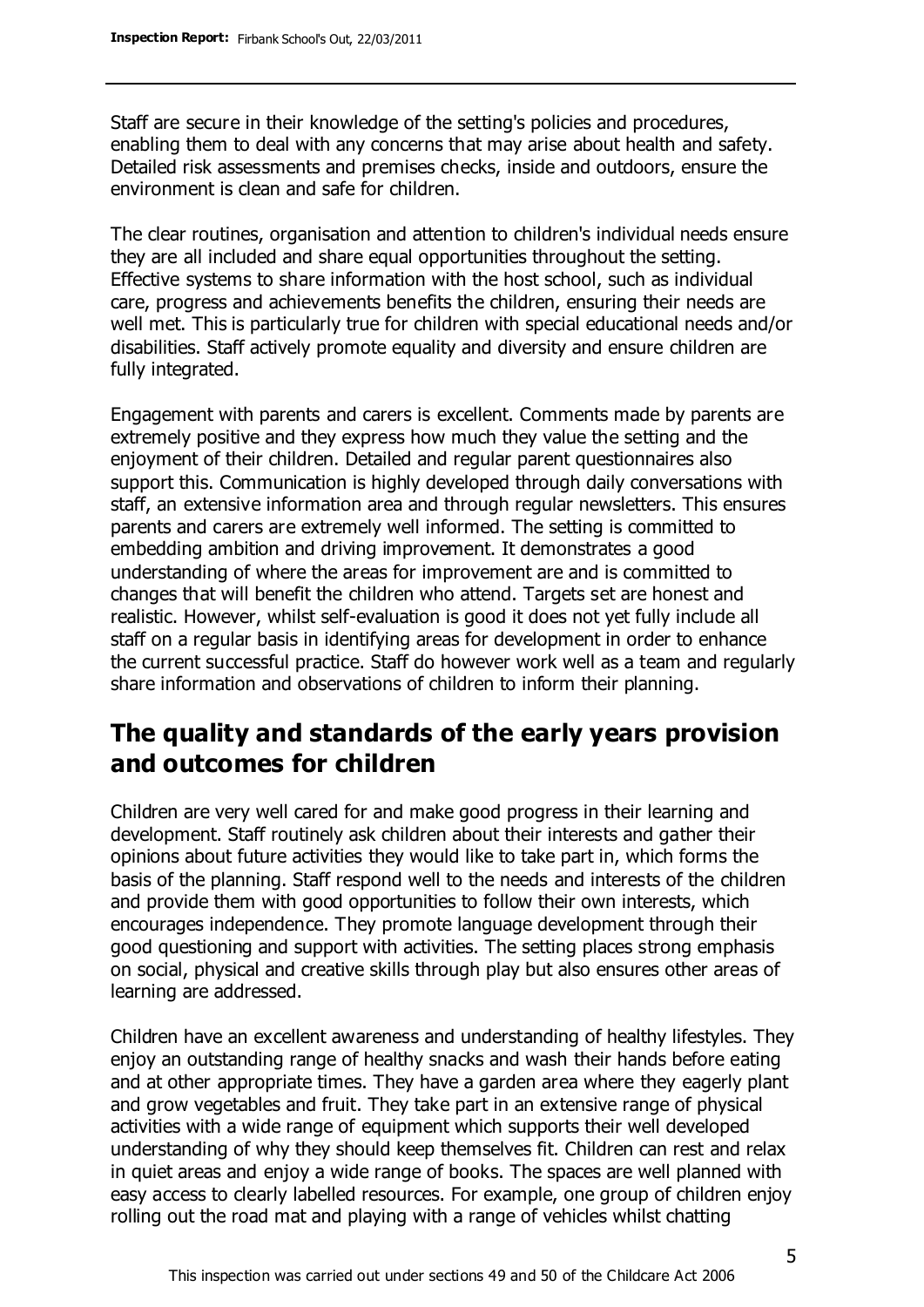amongst themselves.

Children demonstrate excellent levels of co-operation and behaviour, enabling them to interact and spend time enjoying each other's company. They gain a strong, early awareness and appreciation of difference and multicultural society. For example, children explore positive images that reflect different religions, cultures and special educational need and disability issues. Children are developing a strong sense of how to be safe through discussions with staff and support from older children who are courteous towards them. Children enjoy the activities on offer and spend quality time with their friends. They are extending their learning and development in a fun environment. Overall, all children make good progress, enjoy themselves and are well-prepared for life outside the school day and future learning experiences.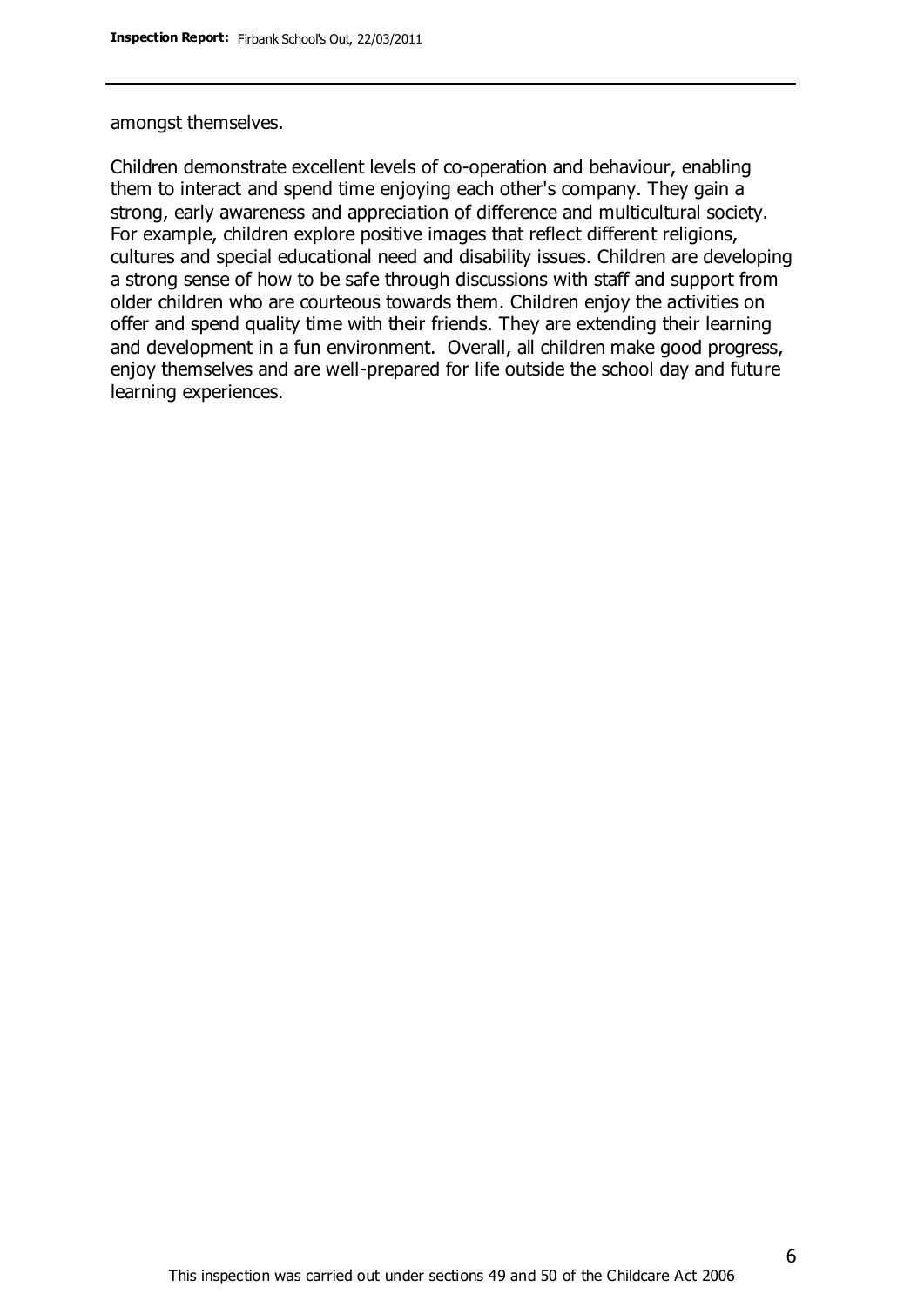# **Annex A: record of inspection judgements**

#### **The key inspection judgements and what they mean**

Grade 1 is Outstanding: this aspect of the provision is of exceptionally high quality Grade 2 is Good: this aspect of the provision is strong Grade 3 is Satisfactory: this aspect of the provision is sound Grade 4 is Inadequate: this aspect of the provision is not good enough

#### **The overall effectiveness of the early years provision**

| How well does the setting meet the needs of the<br>children in the Early Years Foundation Stage? |  |
|--------------------------------------------------------------------------------------------------|--|
| The capacity of the provision to maintain continuous                                             |  |
| improvement                                                                                      |  |

#### **The effectiveness of leadership and management of the early years provision**

| The effectiveness of leadership and management of the             |  |
|-------------------------------------------------------------------|--|
| <b>Early Years Foundation Stage</b>                               |  |
| The effectiveness of leadership and management in embedding       |  |
| ambition and driving improvement                                  |  |
| The effectiveness with which the setting deploys resources        |  |
| The effectiveness with which the setting promotes equality and    |  |
| diversity                                                         |  |
| The effectiveness of safeguarding                                 |  |
| The effectiveness of the setting's self-evaluation, including the |  |
| steps taken to promote improvement                                |  |
| The effectiveness of partnerships                                 |  |
| The effectiveness of the setting's engagement with parents and    |  |
| carers                                                            |  |

#### **The quality of the provision in the Early Years Foundation Stage**

The quality of the provision in the Early Years Foundation Stage  $\vert$  2

#### **Outcomes for children in the Early Years Foundation Stage**

| <b>Outcomes for children in the Early Years Foundation</b>    |  |
|---------------------------------------------------------------|--|
| <b>Stage</b>                                                  |  |
| The extent to which children achieve and enjoy their learning |  |
| The extent to which children feel safe                        |  |
| The extent to which children adopt healthy lifestyles         |  |
| The extent to which children make a positive contribution     |  |
| The extent to which children develop skills for the future    |  |

Any complaints about the inspection or report should be made following the procedures set out in the guidance available from Ofsted's website: www.ofsted.gov.uk